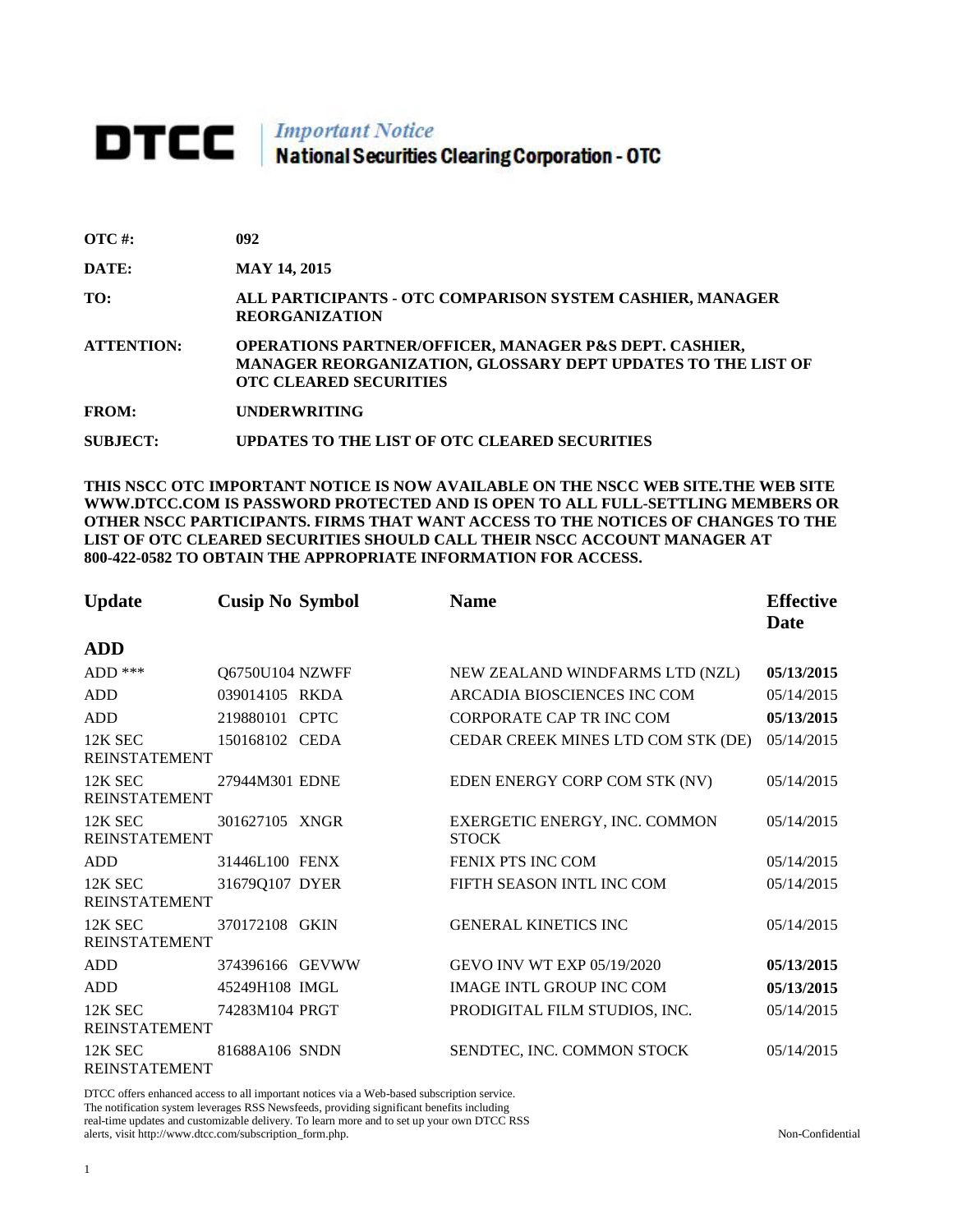## **DELETE**

| DELETE ***                          | Y1091F107 CMIAF | CAPITACOMMERCIAL TRUST REIT UNITS 05/14/2015<br>(SINGAPORE) |            |
|-------------------------------------|-----------------|-------------------------------------------------------------|------------|
| SEC 12J<br><b>SUSPENSION</b>        | 244632105 DFNS  | DEFENSE INDUSTRIES INTL INC                                 | 05/14/2015 |
| <b>SEC 12J</b><br><b>SUSPENSION</b> | 299707307 EVCA  | EVCARCO INC COMMON STOCK (NV)                               | 05/14/2015 |
| <b>SEC 12J</b><br><b>SUSPENSION</b> | 464392109 IBII  | ISLAND BREEZE INTERNATIONAL INC.<br><b>COMMON STOCK</b>     | 05/14/2015 |
| <b>DELETE</b>                       | 58508Q305 BOMSF | MEDWELL CAPITAL CORP ORD SHS (CDA) 05/14/2015               |            |
| <b>SEC 12J</b><br><b>SUSPENSION</b> | 74728C307 QSND  | <b>QSOUND LABS INC - NEW</b>                                | 05/14/2015 |
| <b>SEC 12J</b><br><b>SUSPENSION</b> | 973146103 WNEA  | WIND ENERGY AMERICA INC. COMMON<br><b>STOCK</b>             | 05/14/2015 |

### **MARKET MOVE**

| 036752202 ANMTU TO: ANTX ANTHEM INC CORP UNIT | 05/14/2015 |
|-----------------------------------------------|------------|
| (XNAS TO: XNYS)                               |            |

### **SYMBOL CHANGES**

|  | 36315X101 GLPYY TO: GLPG GALAPAGOS NV SPONSORED ADR (BEL) 05/14/2015 |  |
|--|----------------------------------------------------------------------|--|
|--|----------------------------------------------------------------------|--|

### **REORGANIZATION**

| <b>DELETE</b> | K9640A102 TGVSF | TRYGVESTA A/S ORDINARY SHARES<br>(DENMARK)         |            |
|---------------|-----------------|----------------------------------------------------|------------|
| $ADD$ ***     | K9640A110 TGVSF | TRYGVESTA A/S SHS NEW (DNK)                        | 05/14/2015 |
| <b>DELETE</b> | 20588Y103 CLLZF | CONNACHER OIL & GAS LIMITED                        |            |
| <b>ADD</b>    | 20588Y400 CLLZD | CONNACHER OIL & GAS (CANADA)                       | 05/14/2015 |
| <b>DELETE</b> | 33766P109 FINW  | FIRSTIN WIRELESS TECHNOLOGY, INC.<br><b>COMMON</b> |            |
| <b>ADD</b>    | 09073X100 FINWD | <b>BIONOVELUS INC.</b>                             | 05/14/2015 |
| <b>DELETE</b> | 80348P107 SARSF | SARATOGA ELECTRONIC SOLUTIONS INC                  |            |
| <b>ADD</b>    | 00258L102 SARSF | ABBA MEDIX GROUP INC COM                           | 05/14/2015 |

#### **NAME CHANGE**

| <b>DELETE</b> | 92936P100 WMIH | WMI HOLDINGS CORP COMMON STOCK |            |
|---------------|----------------|--------------------------------|------------|
| ADD           | 92936P100 WMIH | WMIH CORP. COMMON STOCK        | 05/14/2015 |